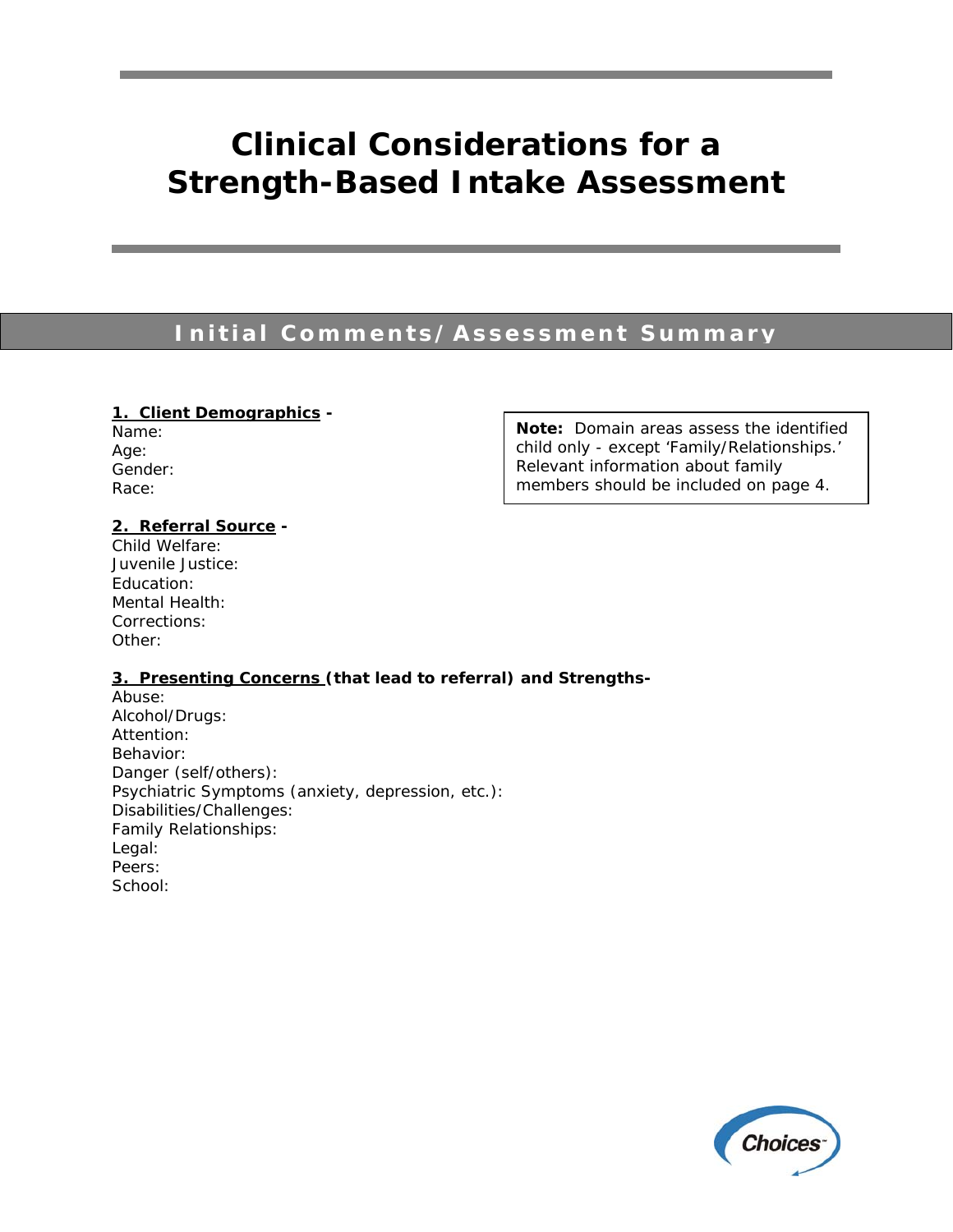### **Psychological/Emotional**

### **1. Mental Status (see checklist: Supplement I) –**

### *What are the strengths?*

#### **Appearance:**

Well-groomed, appropriate, inappropriate, poor hygiene, disheveled, Gang oriented clothing, alcohol-drug-tobacco oriented clothing, other

### **Concentration:**

Good, limited, poor

### **Orientation:**

Person – self/others, place, purpose

#### **Psychomotor:**

WNL, agitated, hyperactive, slowed, tics, other

### **Mood/Affect:**

Euthymic, appropriate to content, calm, cooperative, angry, anxious, Defensive, depressed, flat, labile, euphoric, suspicious, tense, Withdrawn, other

#### **Thought Content/Process:**

Logical, sequential, goal directed, blocking, delusions, grandiose, Hallucinations, paranoia, perseveration, rapid, slowed, spontaneous, Tangential, other

### **Memory:**

Good, fair, poor

### **Remote Recall:**

Good, fair, poor

### **Estimated IQ:**

<Average, Average, >Average

### **Impulse Control:**

Good, fair, poor

**Level of Consciousness:** 

Alert, lethargic, other

### **Judgment:**

Good, fair, poor

### **Insight:**

Good, fair, poor

#### **2. Treatment History –**  *What are the strengths?*

#### **Previous (with dates and provider names):**

 Inpatient: Outpatient: Day Treatment: Residential: Group Home: Foster Care:

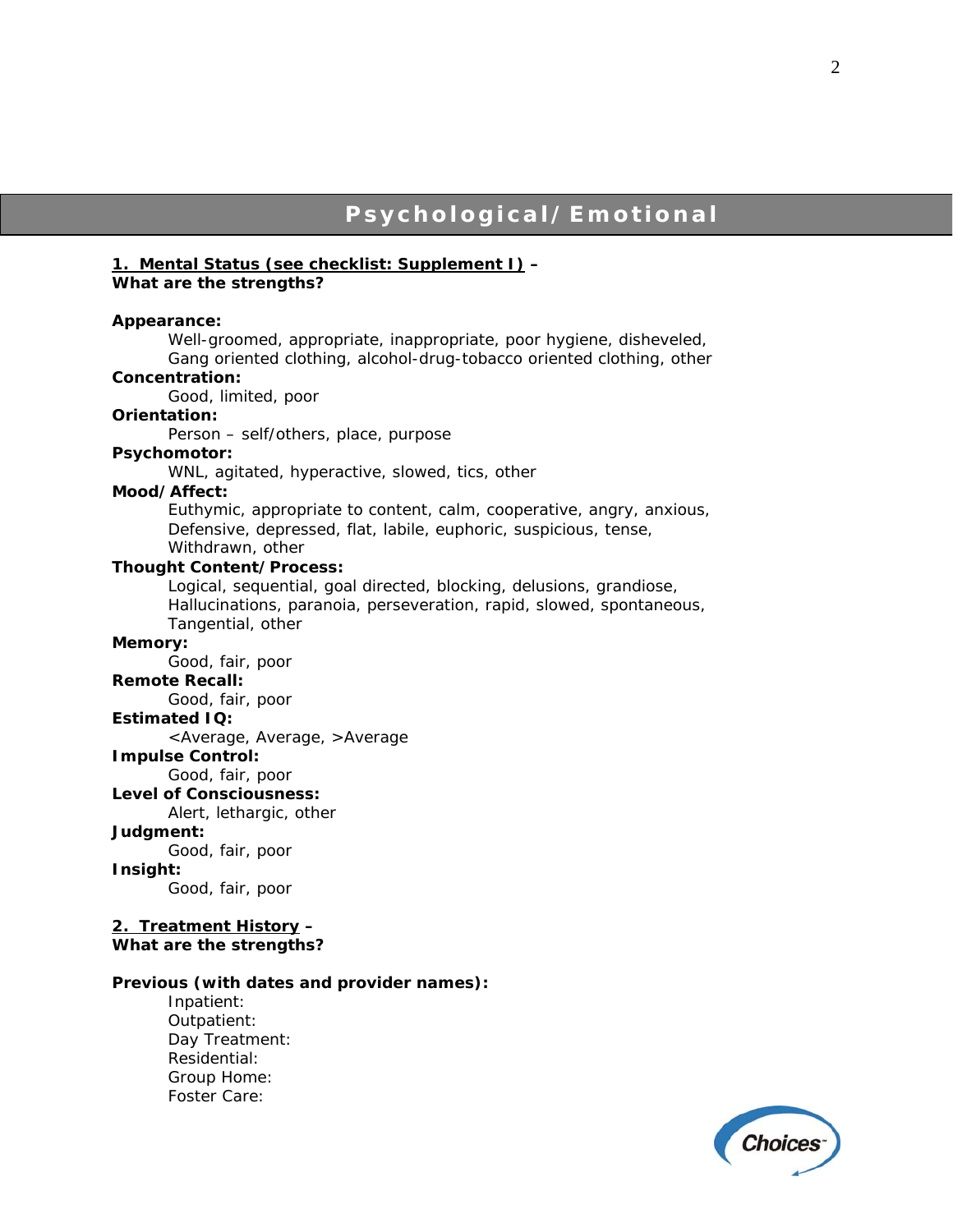Counseling: Other:

**Current:** 

Same as "previous":

### **3. Diagnostic Information in support of diagnosis (see checklist: Supplement II)-**  *What are the strengths?*

### *Examples:*

**ADHD** (i.e. fidgets, distracted, difficulty following directions, unable to stay on task, trouble remaining seated, etc.)

**Major Depression** (i.e. irritable mood, sleep/appetite disturbance, suicidal ideation, depressed mood, feelings of worthlessness, fatigue etc.)

**Bipolar Disorder** (i.e. mood disturbance, manic behavior, hypo manic behavior, depressive symptoms, and associated symptoms related to mania and depression per DSM IV).

**Anxiety/PTSD** (i.e. physical/somatic symptoms, worrisome, fearful, obsessive, compulsive, recurrent dreams/flashbacks of traumatic event, etc.)

**Oppositional Defiant Disorder** (i.e. defies adult requests, temper, arguments, resentful, blames others, swearing, etc.)

**Conduct Disorder** (i.e. illegal activity, physically cruel to animals, fire setting, destruction of property, etc.)

### **4. Global Assessment of Functioning Scale (CGAS for youth under 14) -**  *What are the strengths?*

Current Score: History: Description/Rationale (see scale):

### **5. Traumatic Events -** *What are the strengths?*

Abuse: Deaths: Incarcerations: Other:

**6. Parental Concerns -** *What are the strengths?* 

Behavior: Emotions: Eating: Sleeping

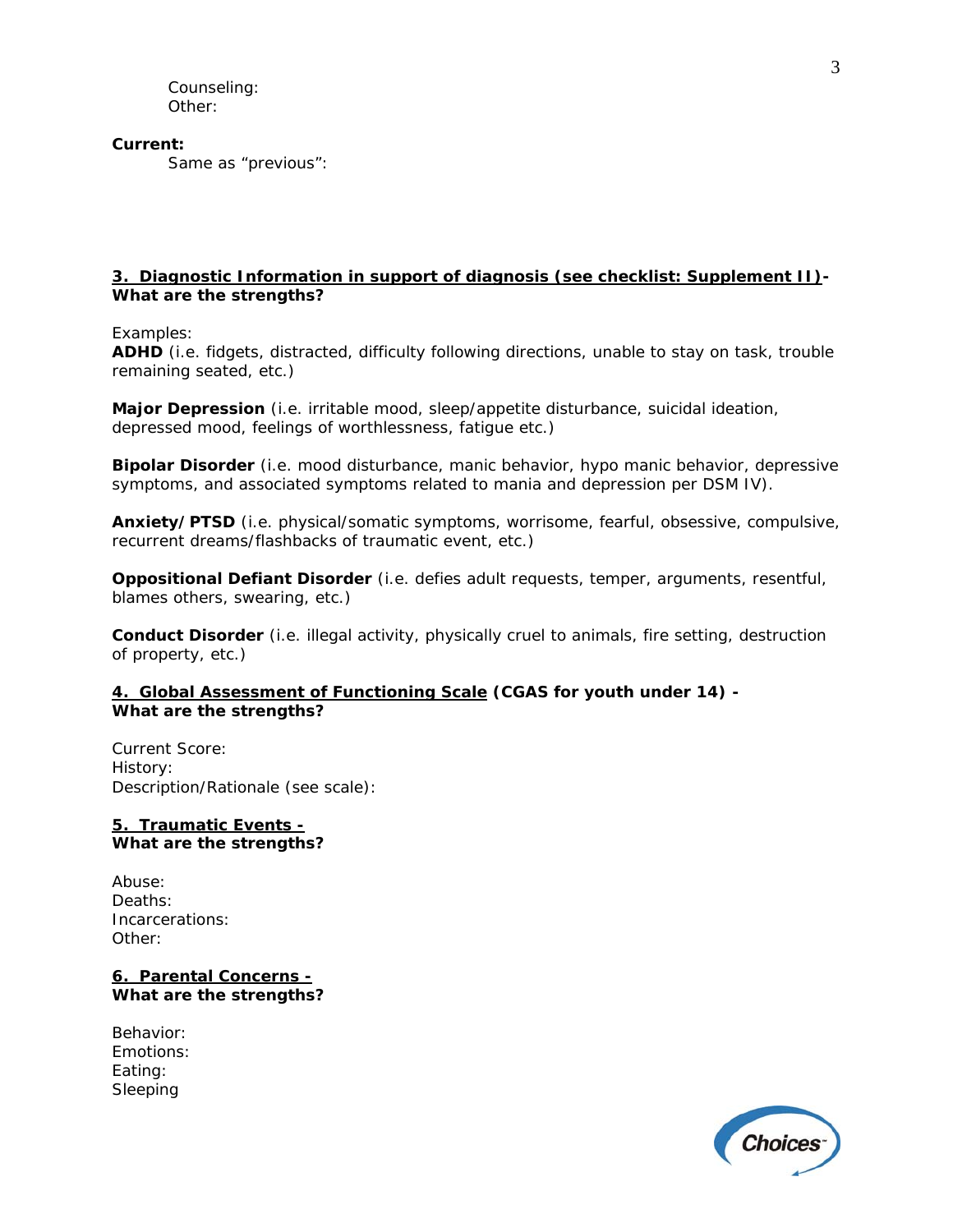### Toileting: Other:

### **Family/Relationships**

### **1. Family –**  *What are the strengths?*

Marital Status: Significant others (paramour) **Separations**  Divorces Marriages Widow/Widower **Orientation** Siblings: Birth Order: Extended Family (biological, non-biological): Adoptions: Out-of-home placements: Other Caregivers: Custody/Guardianship Arrangements: Living Situations: Family Functioning (ability to parent, substance abuse, legal, etc.): Health:

### **2. Other Significant Relationships (past and present) –**  *What are the strengths?*

Friends: Neighborhood: Community:

### **3. Sexual Activity –**  *What are the strengths?*

Current: History: Pregnancy: STD: Treatment: Safety:

### **4. Traumatic Events:** *What are the strengths?*

Deaths: Incarcerations: Abuse:

**Note:** All relevant information about family members goes in this section.

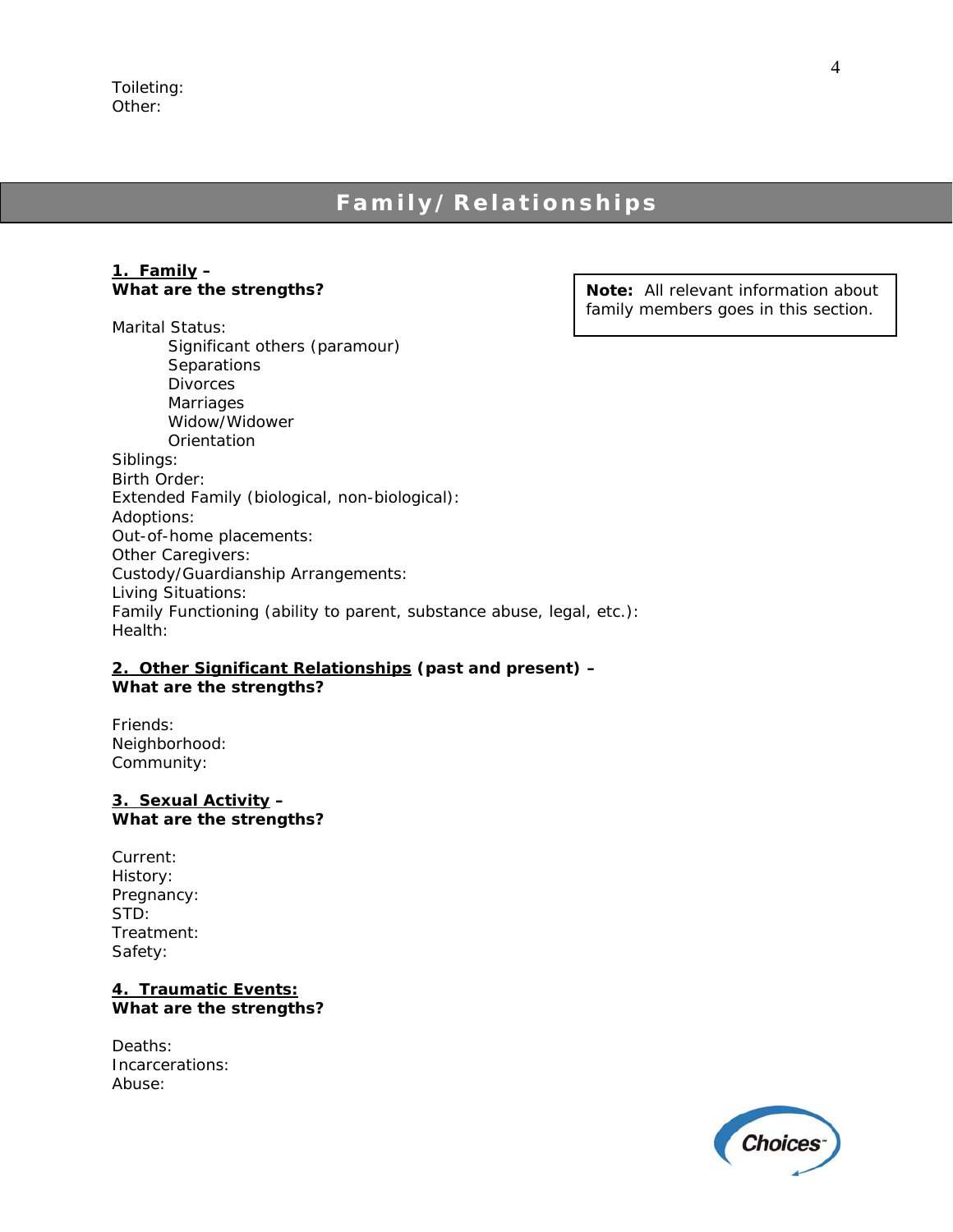### **5. Other Family Member Information (summarize life domain areas): What are the strengths?**

### **Safety/Crisis**

**1. Risks and Supports –**  *What are the Strengths?* 

**Suicide: Thoughts**  Plans Attempts Supports available When and how? **Homicide: Thoughts**  Plans Attempts Supports available When and how? **Self-Mutilation: Thoughts**  Plans Attempts Supports available When and how? **Aggressiveness:**  Verbal Physical Property Fire Cruelty to Animals Supports available When and how? **Abuse:**  Emotional Verbal Physical Sexual Rape Domestic Violence

Neglect

Purpose **Destination** Duration

**Runaway:** 

 Supports available When and how? **Separation Issues and Neglect:**  Supports available

**Choices**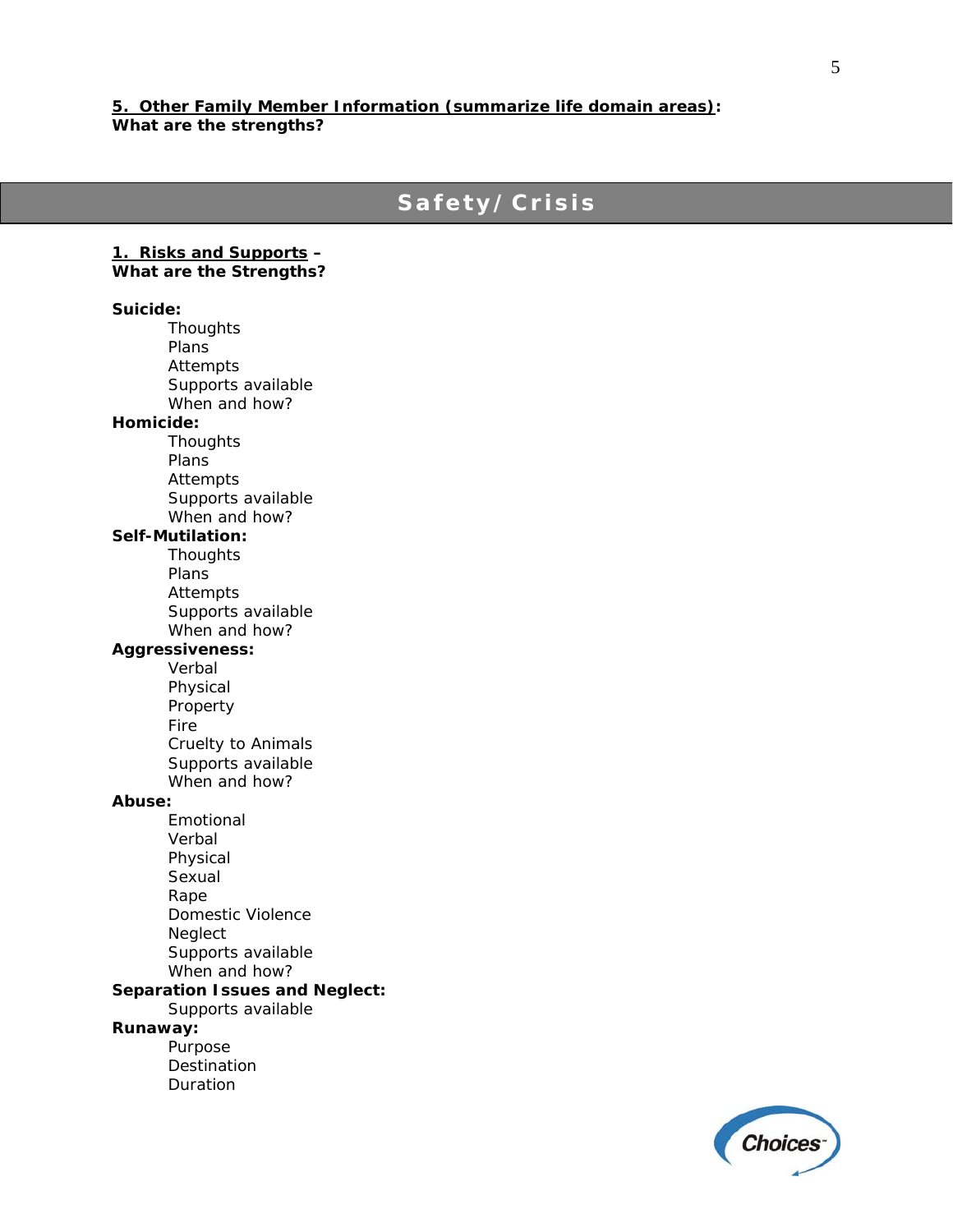Dangerousness/Safety How Returned Crisis Involvement (YES)

### **2. Current Crisis Plans and Plans for Safety -**  *What are the Strengths?*

Family Solutions: System Supports: Other:

### **L egal**

### **1. Legal Involvement –**  *What are the strengths?*

Probation (type): Parole: Incarceration: Runaway: DCS/CPS/CHINS: Illegal activities: Pending Charges: Other:

### **Substance Use**

### **1. Substances –**  *What are the strengths?*

Substances (list): Quantity: Frequency: Last Use: Method: Use Behaviors (where, with who, etc.): Triggers:

### **2. Current/Previous Treatment History** - *What are the Strengths?*

Inpatient: IOP:

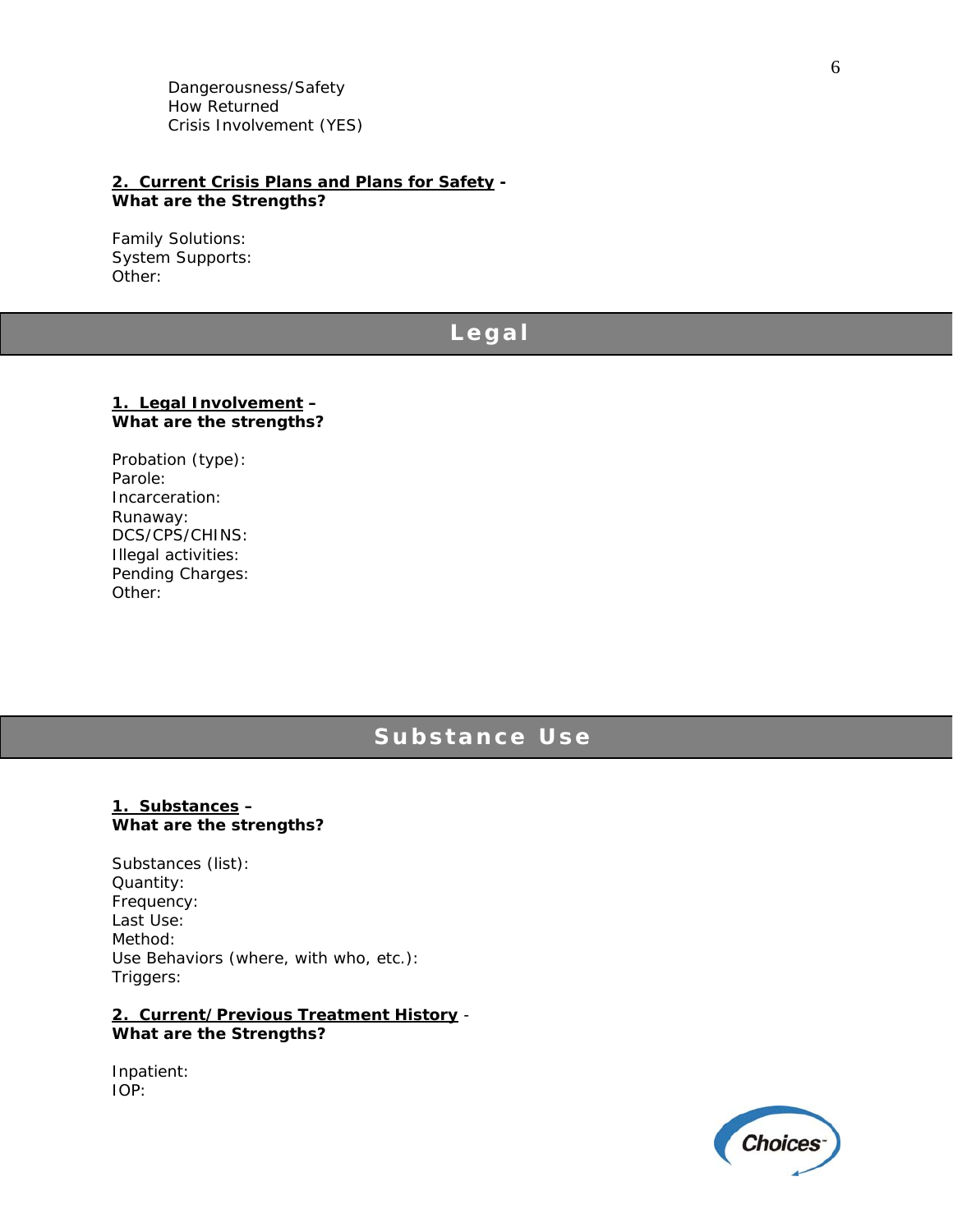Support groups (12step, AA, NA, etc.): Other:

### **Educational/Vocational**

### **1. Educational Status -**  *What are the strengths?*

School and School District: Special Education (category and type): Other Educational Services: Accommodations/Educational Supports: Current Educational Performance: IQ (if available from Psych/Ed Testing):

### **2. Vocational Status -** *What are the strengths?*

Employment (current, history): Vocational Education or Services: Vocational Goals: Vocational Skills:

### **Health/Medical**

**1. Health Conditions (vision, dental, physical, etc.)** - *What are the strengths?* 

Current: Previous:

**2. Medical Events:** *What are the strengths?* 

Accidents: Surgeries: Emergency Procedures:

**3. Treatment-***What are the strengths?* 

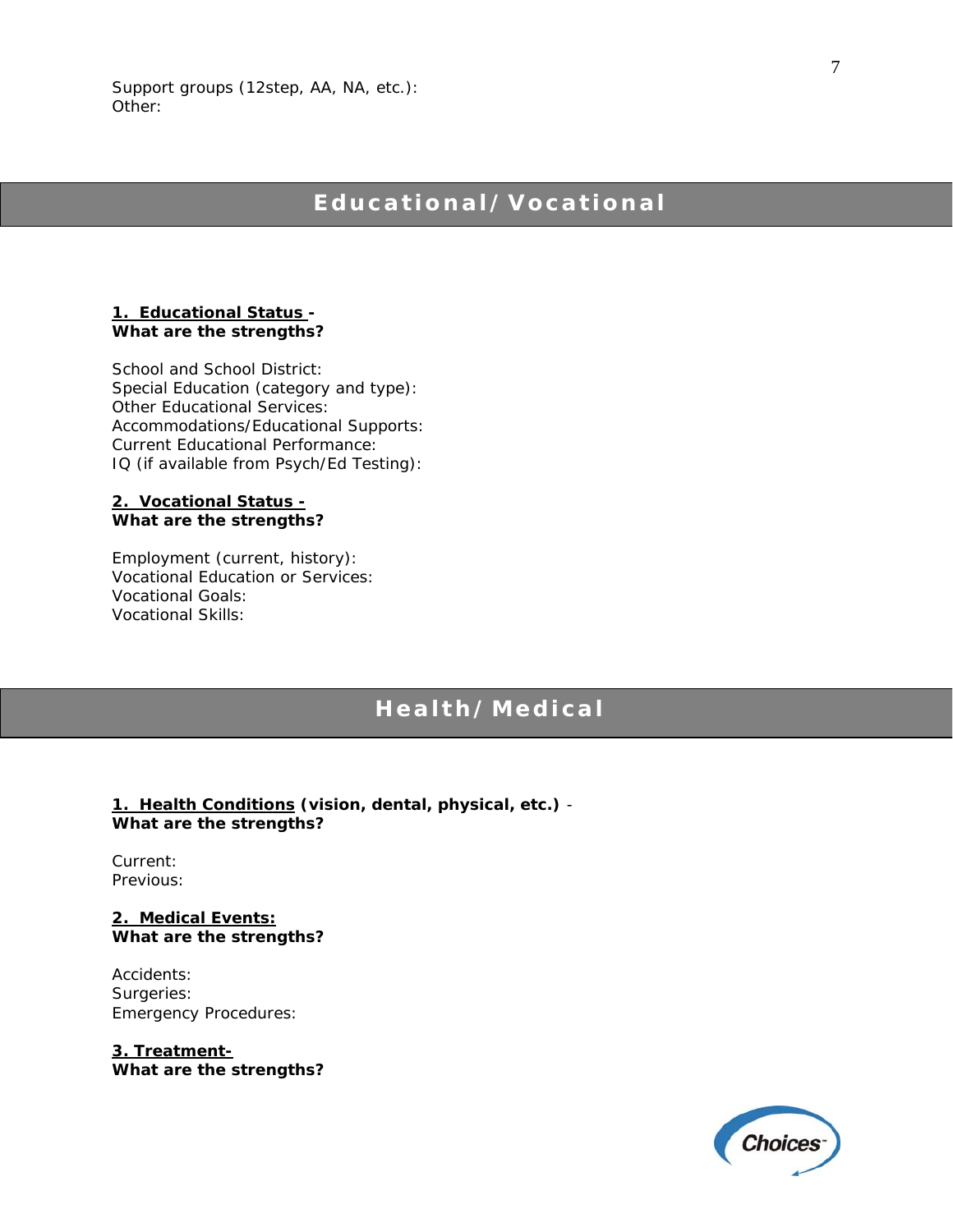Primary Care Physician: Psychiatrist: Dentist: Optometrist: Other Health Professional: Hospitals Used: Medications and Prescriber: Last Appointment:

### **Home/Place to Live**

### **1. Home Environment -**  *What are the strengths?*

Moves: Recent Changes: Placement: Family House/Apartment: Status and Impression: Family Satisfaction:

**2. Neighborhood -**  *What are the strengths?* 

Location: Family Satisfaction:

### **Daily Living**

### **1. Strengths -**

Skills (age appropriate): Abilities (age appropriate): Resources (age appropriate): Goals (age appropriate):

### **2. Needs -**

Skills (age appropriate): Abilities (age appropriate): Resources (age appropriate): Goals (age appropriate):

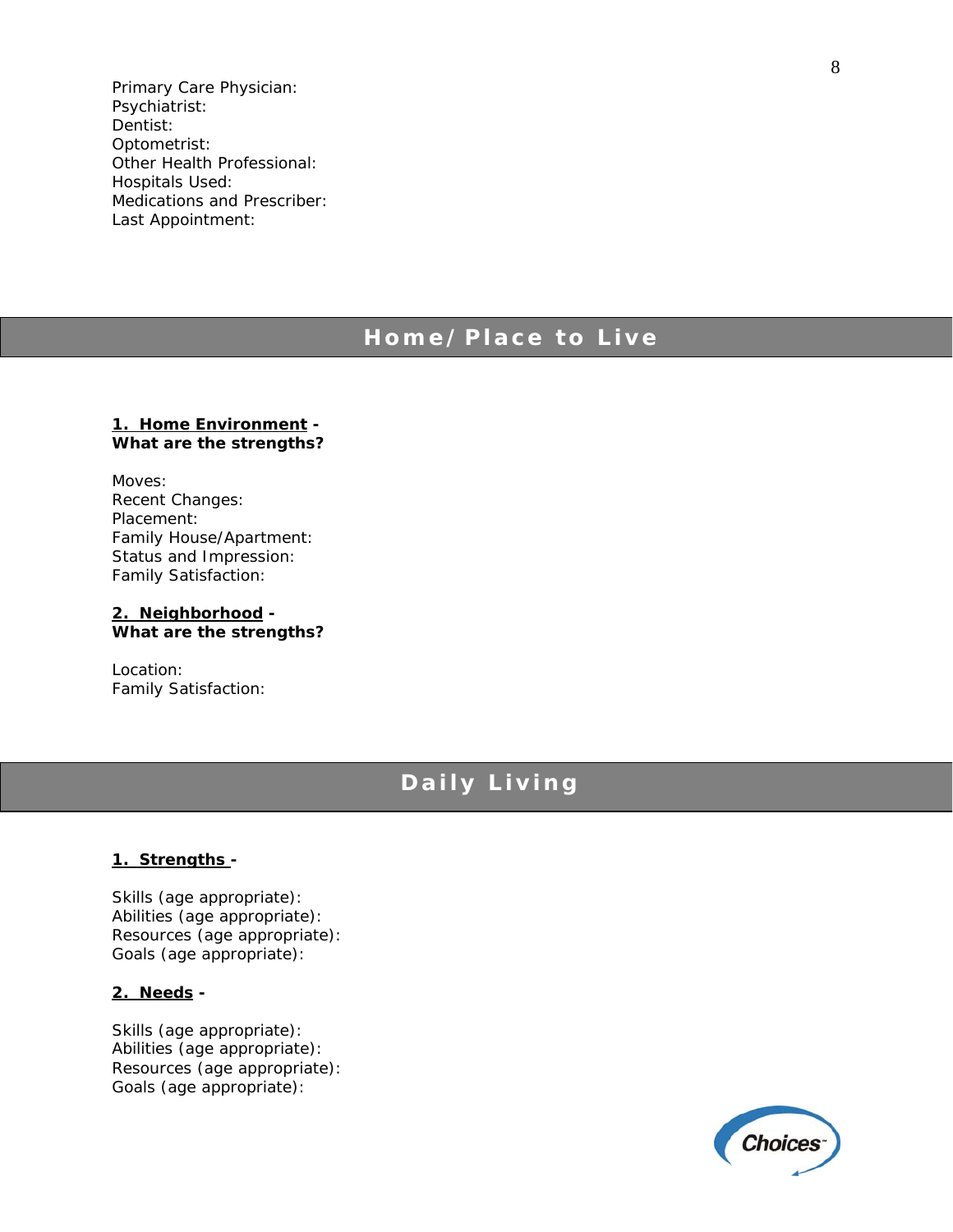## **Cultural/Spiritual**

### **1. Culture -**  *What are the strengths?*

Ethnicity: Traditions (holidays, rituals, etc.):

**2. Religion** - *What are the strengths?* 

Affiliation:

**3. Beliefs -**  *What are the strengths?* 

Spiritual: Cultural: Values:

**4. Community Involvement -**  *What are the strengths?* 

Churches: Groups: Organizations: Other:

### **Financial**

### **1. Medical Insurance -**  *What are the strengths?*

Type: Status:

**2. Financial Supports/Income -**  *What are the strengths?* 

Employment:

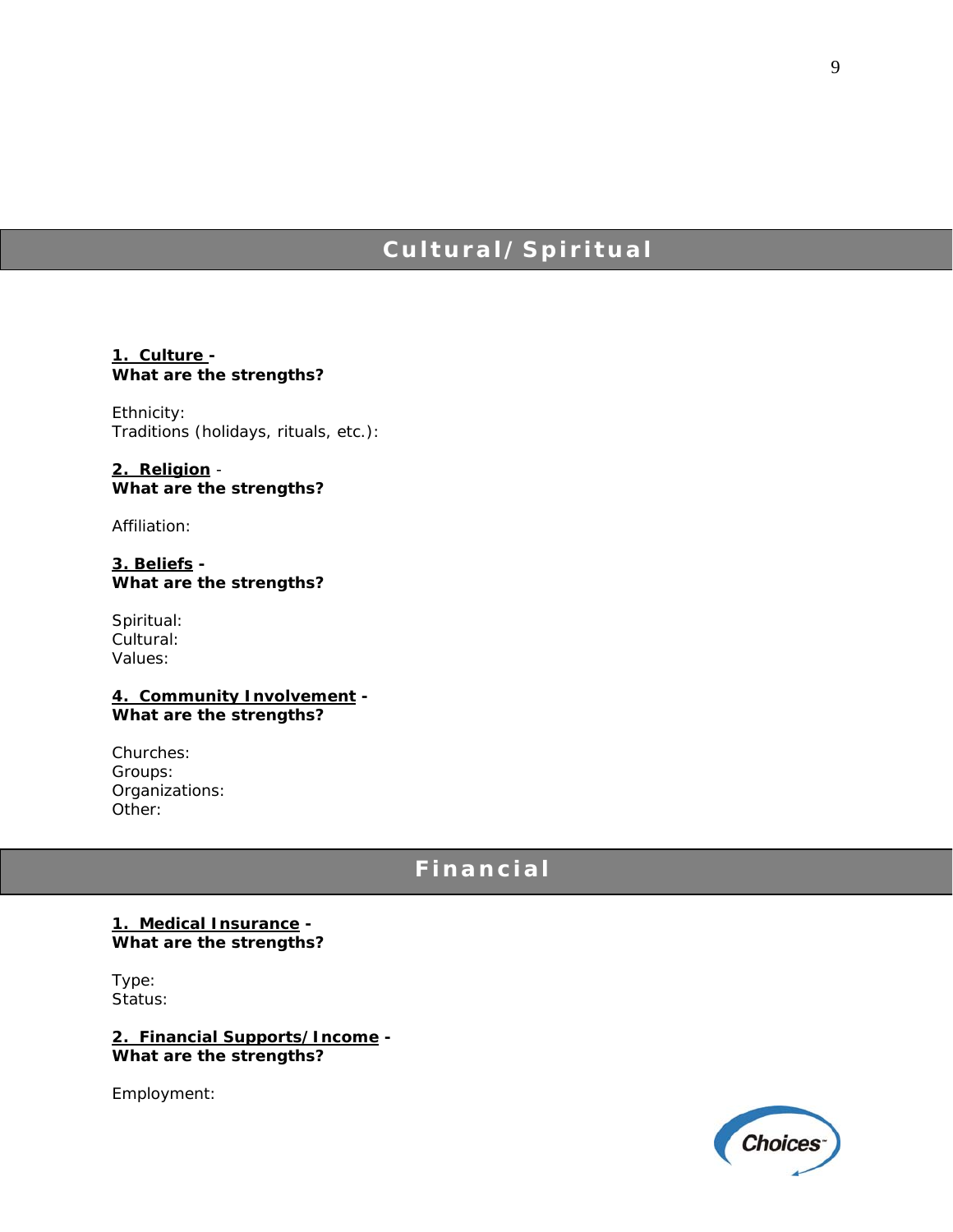## **Social/Recreational**

### **1. Youth Activities - What are the strengths?**

Fun: Hobbies:

**2. Family Activities -**  *What are the strengths?* 

Fun: Hobbies:

**3. Social Activities –**  *What are the strengths?* 

Home: Neighborhood: Community:



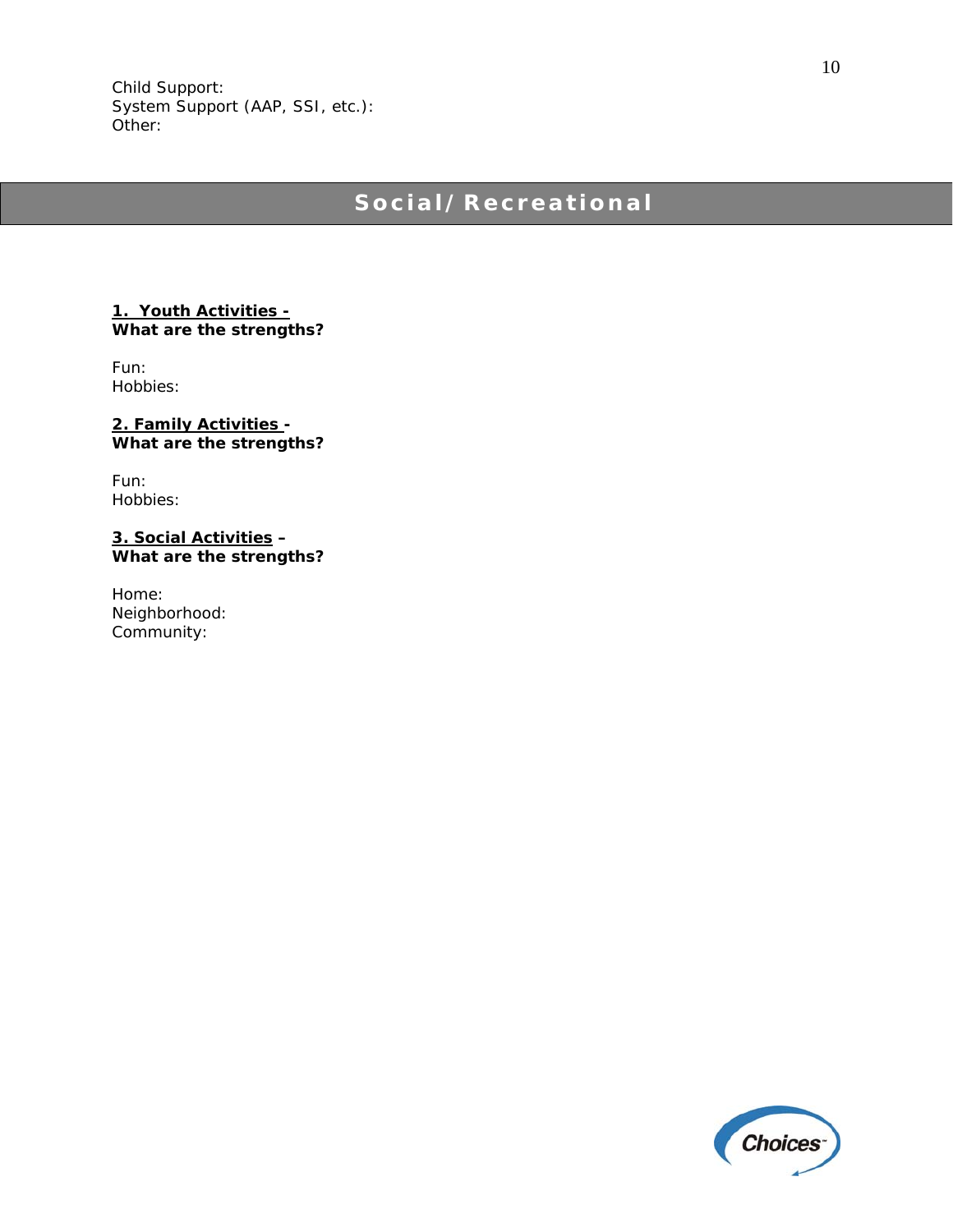# **Supplement I : Mental Status Checklist**

### **Appearance:**

| , , , , , , , , , , , , , , , , , ,<br>well groomed appropriate inappropriate poor hygiene<br>disheveled<br>gang<br>alcohol, drug, or tobacco oriented clothing<br>oriented clothing      |
|-------------------------------------------------------------------------------------------------------------------------------------------------------------------------------------------|
| Concentration:<br>good limited<br>poor                                                                                                                                                    |
| Orientation:<br>person place purpose time                                                                                                                                                 |
| Psychomotor:                                                                                                                                                                              |
| Mood/Affect:<br>appropriate to content calm cooperative angry anxious suspicious<br>defensive depressed flat labile euphoric suspicious tense withdrawn<br>other_________________________ |
| <b>Thought Content/Process:</b><br>logical, sequential, goal-directed blocking delusions grandiose hallucinations<br>paranoia perseveration rapid slowed spontaneous tangential           |
| <b>Level of Consciousness:</b><br>alert                                                                                                                                                   |
| <b>Short-Term Memory:</b><br>good fair poor                                                                                                                                               |
| <b>Remote Recall:</b><br>good fair poor                                                                                                                                                   |
| <b>Estimated IQ:</b><br>below average average above average                                                                                                                               |
| <b>Impulse Control:</b><br>good fair poor                                                                                                                                                 |
| Judgment:<br>good fair poor                                                                                                                                                               |